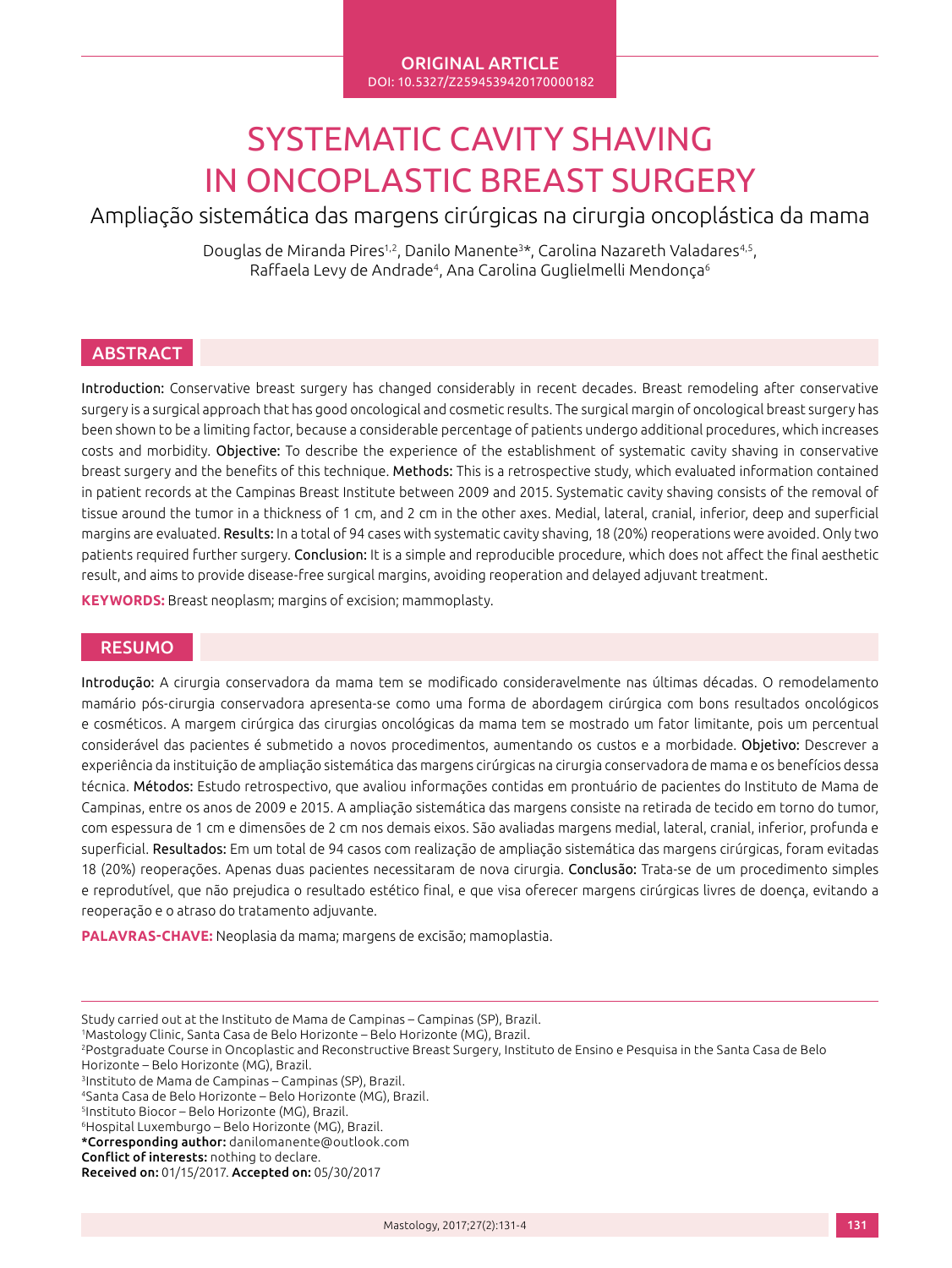#### **INTRODUCTION**

Breast cancer (BC) has been studied extensively in recent decades. These studies have provided a sensitive evolution of diagnostic and therapeutic methods. Among the diagnostic methods, the role of mammography in the screening of the disease is highlighted, as it has acted as an important tool to reduce mortality and offer earlier diagnoses. There is no doubt that the surgical treatment of BC has undergone several modifications. As time goes on, the use of radical surgeries has been replaced by conservative surgeries. Fisher et al. defined BC as a systemic disease, its prognosis established by the tumor's ability to develop metastasis<sup>1</sup>. Thus, the radical nature of breast surgery does not have an impact on the prognosis of the disease<sup>2</sup>. .

Kaufman et al. demonstrated that an increase in local control in the first 5 years of treatment results in a significant increase in disease-free survival and overall survival 15 years post-treatment3 . In this case, it can be affirmed that the patient's initial surgical approach is determinant in their prognosis.

The ideal surgical approach aims to obtain tumor-free margins. However, reoperation rates can reach up to 40% of the cases4-6. The tumor volume versus total breast volume ratio has been presented as a determinant and limiting factor of conservative breast surgery, and it is assumed in most publications that when excision implies 20% or more of breast volume, a deformity after the completion of all local treatment is expected.<sup>6</sup>

The characteristics of the tumor itself – location and relation to breast volume and the increasing demand for better cosmetic results, means that the breast surgeon must seek to minimize the after-affects of the treatment, considering not only tumor removal, but the location of surgical incisions, deviation from the position of the areola-papillary complex, retractions, asymmetries and possible local effects of radiotherapy<sup>7-9</sup>.

The different surgical approaches that link oncologic removal surgery to the techniques of plastic and reconstructive surgery are now known as oncoplastic breast surgery. This approach to breast surgery encompasses a range of techniques ranging from the simplest remodeling, which mobilizes breast tissue to techniques that allow the resection of up to almost 50% of the breast volume<sup>10</sup>. Oncoplastic breast surgery is associated with a great variability of techniques, which allows an even greater customization of the surgical treatment $11,12$ .

With this type of technique, evaluate surgical margins is even more important, since tissue remodeling hinders the localization of the initial tumor site<sup>13</sup>. Several authors have proposed to mark the surgical margins with metal clips in cases in which reoperation is suggested, as well as to guide radiotherapy<sup>14</sup>. However, a new procedure can cause increased morbidity, delayed oncologic treatment and cosmetic damage<sup>15</sup>.

Several studies have demonstrated that cavity shaving can reduce the compromised margins indexes, which would further increase patient safety without cosmetic damage<sup>16</sup>. This practice has been adopted for several years in conjunction with oncoplastic techniques, and it seems that there is a positive impact on the surgical breast treatment<sup>17</sup>.

#### **METHODS**

This was a retrospective study, which evaluated patient records from the Breast Institute of Campinas between 2009 and 2015.

The systematic cavity shaving consists of the removal of tissue around the tumor, with a thickness of 1 cm, and 2 cm in the other axes. The margins evaluated systematically are medial, lateral, cranial, inferior, deep and superficial. In practical terms, after the removal of the primary piece (the breast sector), delicate Allis tweezers lightly grip the additional portion of breast tissue and remove it from the tumor bed as described. That way, an additional margin is obtained and is marked with surgical thread on the side of the tumor in order to guide pathology.

The study included all patients with T1 or T2 BC, undergoing conservative breast surgery using a breast remodeling technique, in which the margins were systematically enlarged according to a surgical description and a histopathological report.

Patients whose breast remodeling technique was not properly described at the time of surgery were excluded from the study, as were those in which the additional surgical margins were not removed in their entirety, i.e., one or more margins were not described in the histopathological study. Patients with a skin impairment, or who had surrounding musculature at the time of surgery or in the analysis of the surgical specimen, were also excluded from the study. Additionally, patients undergoing neo- -adjuvant chemotherapy were not evaluated, and neither were patients with stage T3 and T4 tumors.

#### **RESULTS**

The study included 94 patients in stages T1 and T2, who underwent conservative breast surgery with the immediate tissue repair technique, from the period of January 2009 to June 2015. The average age of the patients was 56 years old and their ages ranged from 36 to 71 years old. Of the total cases, 88 (93%) were invasive ductal carcinomas, 4 (4.2%) cases were lobular carcinomas, 1 (1%) was a marrow carcinoma and 1 (1%) was a colloid carcinoma. At the end of the study, the average lesion size was 0.9 cm.

All of the patients underwent routine cavity shaving.

Of the 94 patients analyzed, 20 cases of compromised margins were identified. Of these, 12 (60%) had ductal carcinoma in situ and 8 (40%) had invasive ductal carcinoma.

In the serial enlargement of the margins, results showing clear marginswere obtained in 18 (90%) cases, with only 2 (10%) patients requiring additional surgery. In specimens that had clear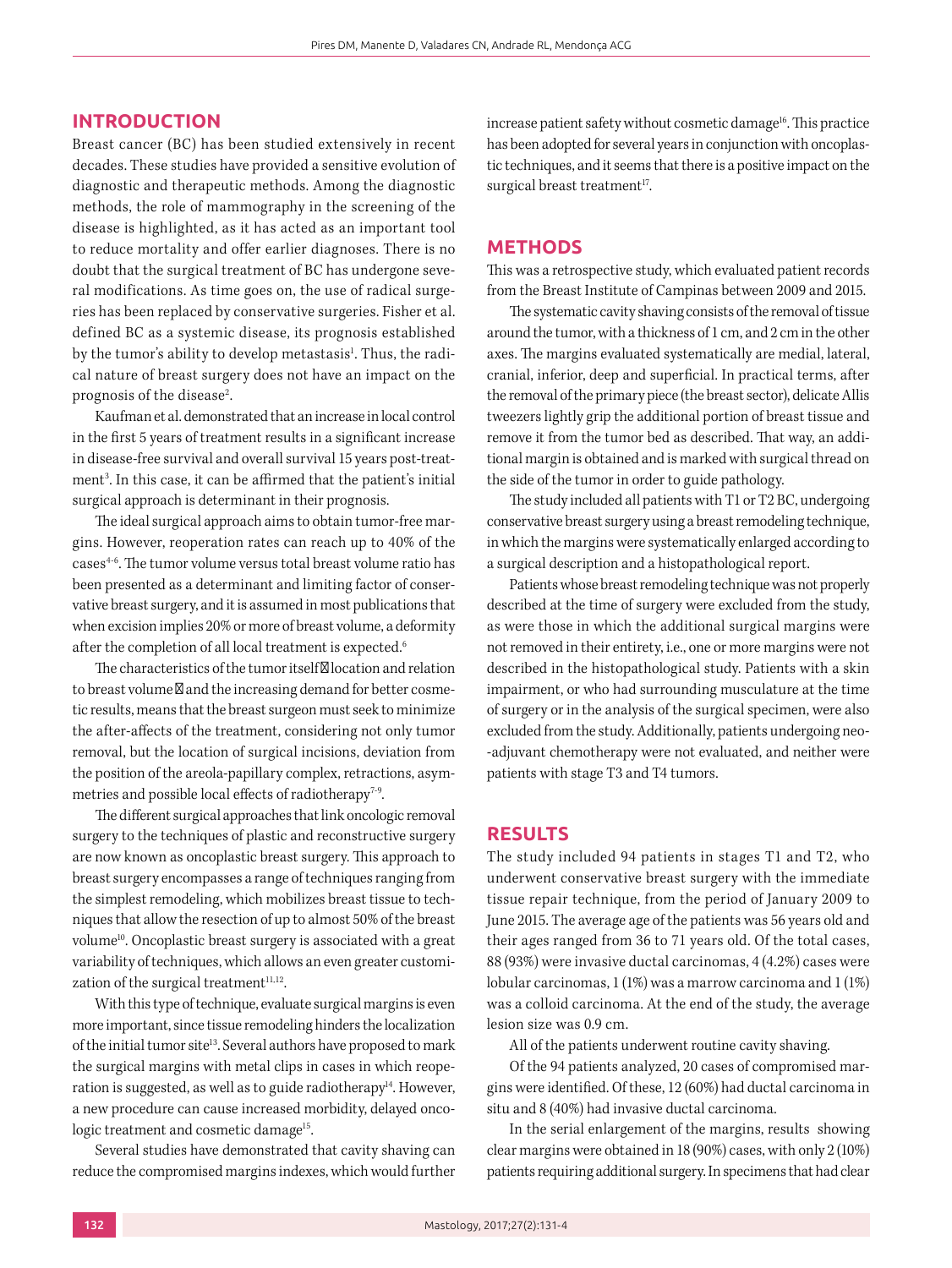margins, shaving initially found one (1%) case of a compromised margin, resulting in a subsequent surgery.

#### **DISCUSSION**

Conservative breast surgery with the application of oncoplastic techniques is a method that has been increasingly used in clinical practice. Systematic cavity shaving has been shown to be a feasible and low morbidity procedure<sup>17</sup>. Mook et al. demonstrated, in a retrospective study, that serial enlargement of the margins allows the surgeon to remove a smaller amount of breast tissue, preventing oncological damages and gaining considerable cosmetic benefits<sup>18</sup>.

In the present study, the benefit of the described technique was noteworthy, and reoperation was avoided in 18 patients from the total number of operated cases. This corresponds to 20% of the total and to 90% of the compromised margins cases. Thus, as described by Cao et al., there is benefit in terms of morbidity, costs and time in adjuvant treatment<sup>19</sup>.

On the other hand, it was shown that, in certain cases, the use of the technique can lead to the identification of compromised margins in situations where the margin was considered free of disease<sup>20</sup>, but in a much lower percentage when compared to the benefit of the technique (1%). Tang et al., in their study of systematic cavity shaving, found an additional positive margin index of 19%, which is an important counterpoint to the data in the present study<sup>21</sup>. It is important to note that, in this study, patients with T1 and T2 tumors were included, and those with neoadjuvant chemotherapy were excluded, which may be the justification for such a difference.

Therefore, it can be concluded that this technique is a procedure that can be reproduced safely, without cosmetic damages, and can lead to the reduction of reoperations in up to  $90\%$  of cases<sup>22</sup>.

The application of cavity shaving demonstrated similar results in the series of patients using oncoplastic techniques and in conventional conservative surgeries.

#### **CONCLUSION**

The systematic cavity shaving in breast cancer surgery is a simple and reproducible procedure, which does not detract from the final aesthetic result. It aims to provide clear margins, which reduces the reoperation rate and, consequently, the costs and time of adjuvant treatment. More studies — especially with prospective and randomized designs — should be stimulated, since the benefits of applying systematic cavity shaving in surgeries with oncoplastic techniques in retrospective studies have been very encouraging.

### **REFERENCES**

- 1. Fisher B, Anderson S, Bryant J, Margolese RG, Deutsch M, Fisher ER, et al. Twenty-year follow-up of a randomized trial comparing total mastectomy, lumpectomy, and lumpectomy plus irradiation for the treatment of invasive breast cancer. N Engl J Med. 2002.
- 2. Veronesi U, Banfi A, Salvadori B, Luini A, Saccozzi R, Zucali R, et al. Breast conservation is the treatment of choice in small breast cancer: long-term results of a randomized trial. Eur J Cancer. 1990.
- 3. Kaufmann M, Morrow M, von Minckwitz G, Harris JR, Biedenkopf Expert Panel Members. Locoregional treatment of primary breast cancer: consensus recommendations from an International Expert Panel. Cancer. 2010.
- 4. Meric F, Mirza NQ, Vlastos G, Buchholz TA, Kuerer HM, Babiera GV, et al. Positive surgical margins and ipsilateral breast tumor recurrence predict disease-specific survival after breast-conserving therapy. Cancer. 2003.
- 5. Park CC, Mitsumori M, Nixon A, Recht A, Connolly J, Gelman R, et al. Outcome at 8 years after breast-conserving surgery and radiation therapy for invasive breast cancer: influence of margin status and systemic therapy on local recurrence. J Clin Oncol. 2000.
- 6. Bulstrode NW, Shrotria S. Prediction of cosmetic outcome following conservative breast surgery using breast volume measurements. Breast. 2001.
- 7. Singletary SE. Surgical margins in patients with early-stage breast cancer treated with breast conservation therapy. Am J Surgery. 2002.
- 8. Curran D, van Dongen JP, Aaronson NK, Kiebert G, Fentiman IS, Mignolet F, et al. Quality of life of early-stage breast cancer patients treated with radical mastectomy or breastconserving procedures: results of EORTC Trial 10801. Eur J Cancer. 1998;34:307-14.
- 9. Sneeuw KC, Aaronson NK, Yarnold JR, Broderick M, Regan J, Ross G, et al. Cosmetic and functional outcomes of breast conserving treatment for early stage breast cancer, part 2: relationship with psychosocial functioning. Radiother Oncol. 1992;25:160-6.
- 10. Clough KB, Kaufman GJ, Nos C, Buccimazza I, SarfatiIm. Improving breast cancer surgery: a classification and quadrant per quadrant atlas for oncoplastic surgery. Ann Surgery Oncol. 2010;17:1375-91.
- 11. Masetti R, Franceschini G, Magno S, Terribile D, Fabbri MC, Chiesa F, et al. Oncoplastic techniques in the conservative surgical treatment of breast cancer: an overview. Breast. 2006.
- 12. Rainsbury RM. Surgery insight: Oncoplastic breast-conserving reconstruction-indications, benefits, choices and outcomes. Nat Clin Pract Oncol. 2007.